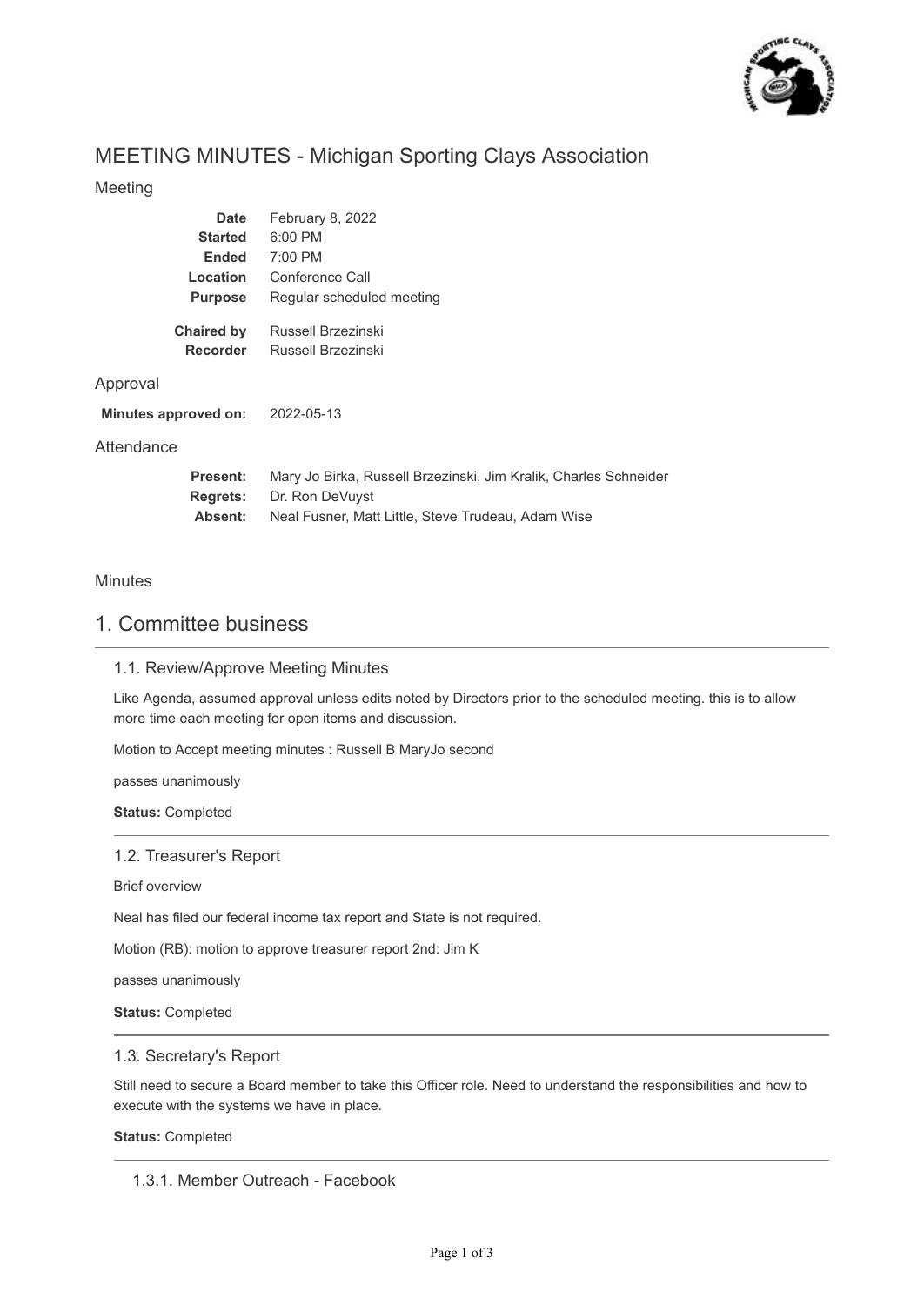

Jim Kralik report if needed

Continue to increase followers. 540 people have viewed the Caribbean cup posting.

discussion around adding clayshooting apparel.com posting for "team roseanne for crushing cancer". company is only looking to cover raw material costs and raise awareness/funding for Roseanne Prucka.

Motion (Jim K): MSCA board to approve posting of Apparel ad for Team Roseanne on our MSCA Facebook page.

2nd: Charles

motion passes unanimously

**Status:** Completed

#### 1.3.2. Member Outreach - Miclays.com

Need for assignment. Need BOD member to act as liaison between MSCA board and web host for updates/edits as directed.

Member outreach coordinator for MSCA needed to handle affairs. MaryJo has expressed interest in this role.

New member introduction portal through the miclays site. Expressed interest in creating a "new member" welcome page on the site for those that are new members to the MSCA. Format: open solicitation from the Board members when they meet/introduced to new shooters at the tournament. We will encourage them to post up a bio on the webpage portal (to be developed - MJ w/Drew).

**Status:** Completed

# 2. OLD BUSINESS

#### 2.1. Trophy Updates

trophies (GLC & State) need to be updated to include 2020 & 21. Status Update - Jim Kralik

Jim will coordinate with Ryan Gates on thursday, 2/17 to gather the information needed. will report back on March mtg.

**Status:** Completed

#### 2.2. Status of Shoot Calendar 2022 Distribution

Cards printed and distribution status

Received from printer and distributed by Neal to host clubs.

Note: 8/6 shoot has been cancelled already.

**Status:** Completed

## 3. NEW BUSINESS

3.1. Shoot the State - Promotion and Execution Activity

"Shoot the State" Promotion - General discussion on promotional activity by MSCA Board.

Review promotional campaign - Russell Brzezinski (Lead)